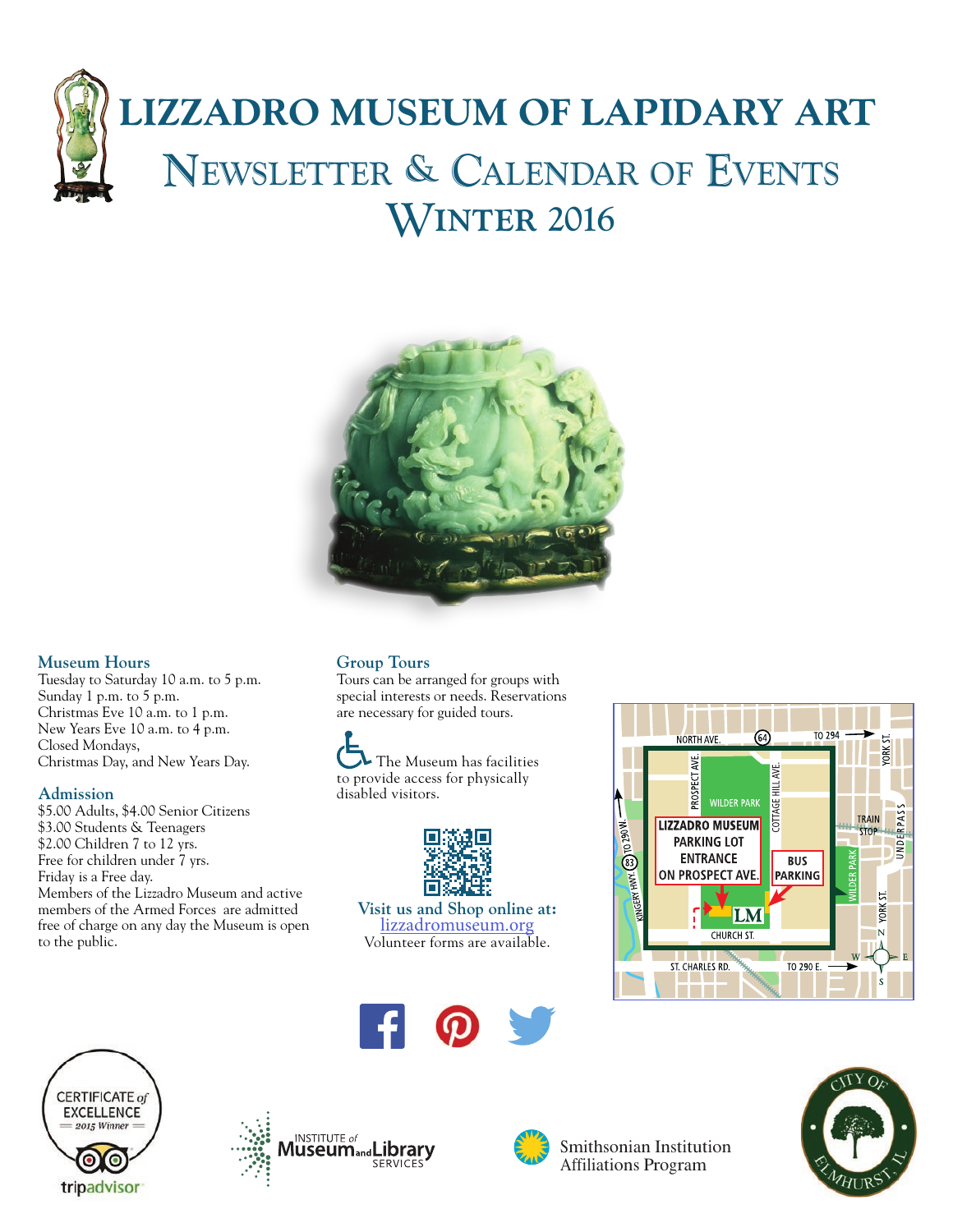# **Some Thoughts on Collecting Chinese Art Objects**

Joseph Lizzadro's lapidary hobby allowed him to give gifts of his hand-made jewelry; cuff links and tie bars for men and pendants, rings and brooches for women. He was prolific and made jewelry by the dozens for relatives, friends and business associates. Most of his jewelry was set in silver with agates and jaspers. Many of the stones he had found himself on rock hunting trips. In time, he wanted to work with more precious stone.

In the 1940s he decided to work with jade. At that time the general public did not have an interest in jade art objects. Mr. Lizzadro was told by a dealer that the Chinese were cutting up old art objects to make jewelry. This dealer arranged for a San Francisco merchant to send a few carvings to him. The prices on these pieces were actually less than rough chunks of jade of equal quality and weight. Mr. Lizzadro purchased a couple of these pieces with the idea to cut them up and make cuff links, pendants and other jewelry.

Fortunately the more he looked at these pieces, the more intrigued he became and like so many people, he began to enjoy the special feeling resulting from

handling carved and polished jade. One of the first carvings he acquired was the green jadeite hanging bottle or *hu*, now the Museum's logo. Its shape derives from ancient bronzes of the Shang Dynasty (1523-1028 B.C.) Carved from one piece of multi-colored jadeite, the *hu* is nearly 7 inches high and hangs from a graceful yoke. A continuous chain connects the lid of the *hu* to the yoke. A pair of birds fly toward each other. One holds a flower bud, the other a leaf, symbolizing happiness and longevity in marriage. This carving may have been a wedding gift. The body of the *hu* depicts a low-relief *tao-tie* and scrolling cloud design also drawing from the Shang Dynasty. The clouds represent good fortune and the stylized *tao-tie* mask warns against greed and gluttony. Based on its material and symbolic

motifs this piece was likely created in the later part of the Qing Dynasty (1644-1912).

As Joseph Lizzadro held the carving in his hands, he appreciated the work that had gone into making it. Then comparing it to paintings, bronze, and ivory pieces, he realized jade had to be more valuable. He concluded that for every piece of jade carving like this, there were thousands of paintings. Jade of this quality was not readily available; and for every hour it took to finish the painting, months of hard work were required to make the jade piece. He knew about the hard work because it took him more than an hour to drill a simple 1/16 inch hole in a 1/4 inch thick slab of jade using an electric drill with carborundum grit in a small brass tube.

This *hu* hanging bottle sparked a concerted effort to acquire what he considered terrific bargains. It also sparked an interest in learning about jades and Chinese art objects. Because of his lapidary hobby and working with stone Mr. Lizzadro became an astute buyer of jade and other carvings.

Mr. Lizzadro began to attend public auctions and estate sales where hard stone carvings were being offered for sale. For a period of at least five to eight years

> he had very little competition in bidding. Most people knew nothing about what was being auctioned. He was able to greatly increase the size of his collection. At one Chicago auction with about two hundred bidders present, a rock crystal quartz bottle with high relief carving was offered. The bidding opened at forty dollars. There were only two persons present who realized the value of the bottle and Mr. Lizzadro obtained it for one hundred eighty dollars. Today a bottle like this is worth several thousand dollars. He remembers that two ladies seated behind him, not realizing he was the high bidder, commented that a person had to be crazy to pay that much for a glass bottle. They did not recognize the value and beauty of this rock crystal quartz carving. This, he points out, would not happen

today as the general public has come a long way in recognizing the beauty and value of these objects.



*This Hanging Bottle (hu) was one of the first jade carvings purchased by Joseph Lizzadro.*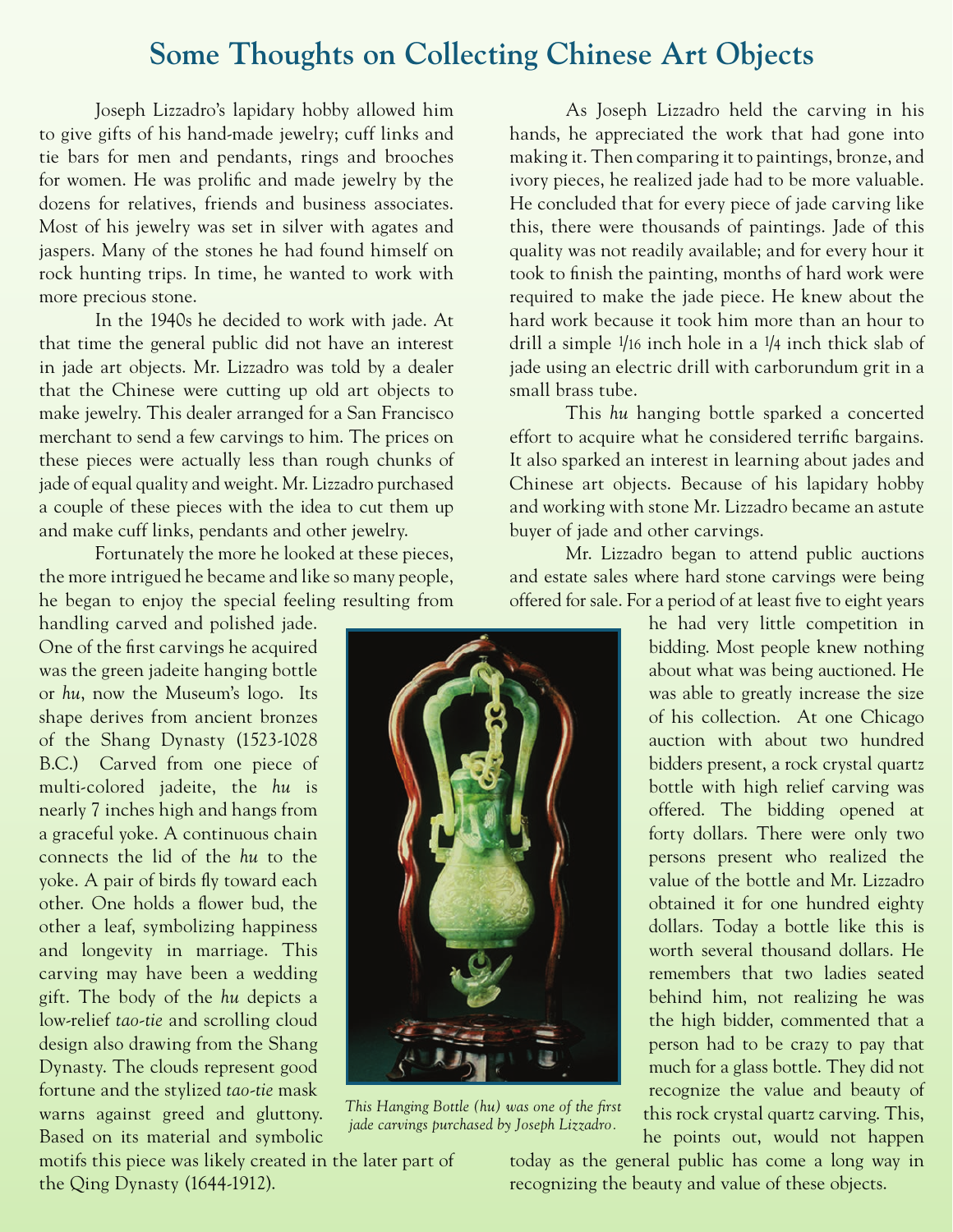

*Joseph Lizzadro at his lapidary workshop desk shows his prolific work in creating jewelry and cutting & polishing stone.*

Until his death in 1972, Joseph Lizzadro purchased a variety of hard stone carvings, but his real love was jade. After becoming known as a collector, he had offers from all parts of the country, so he could be selective. His interest was not in ancient pieces although some pieces in the collection are old; he searched for pieces of good material and workmanship and appealing to the eye.

As the Lizzadro Museum embarks on a new era, the collection is being looked at with new information. In particular, the Chinese jades will receive more interpretation to better relate the collection to the public. Our Special Exhibit "Symbolism in Chinese Jade" opening February 23 will feature a few pieces in the Museum's permanent collection of jade carvings and focus on interpreting their meaning through their visual motifs**.**

## References

Excerpted and updated from the *Lizzadro Museum Publication Spring-Summer,* 1972.

Lytle, Miriam Anderson, The Lizzadro Collection, 1982.

Bartholomew, Terese Tse, Hidden Meanings in Chinese Art, 2006.

Knight, Michael, et al., Later Chinese Jades Ming Dynasty to Early Twentieth Century From The Asian Art Museum of San Francisco, 2007.

# **Grants Awarded & Received**



**The Lizzadro Museum was recently awarded a grant for \$20,000 from the Institute of** 

**Museum and Library Services to undertake 2 new video projects. The General Museum Tour video will incorporate high definition imagery of the collection and update information in the current Museum Tour video. This video was last updated over 10 years ago and presents the history of the collection.** 

**The second new video will be used for school tours. Under the direction of the Museum Educator, the video will be based on the Museum's collection and touch on earth science with STEM-related material, subjects currently lacking in the introductory video. The new videos should be complete by the Fall of 2016.**



**The City of Elmhurst Community Grant Program awarded the Museum \$15,000 in July of 2015 for Marketing & Special Exhibit support. This grant is instrumental in offsetting advertising** 

**costs as well as helping to bring in quality exhibits. The City has always been supportive of our Special Exhibits and outreach to Elmhurst Residents and Visitors. We are very appreciative of the City's continued support.**

# New Programs

## **Girl Scout Jewelry Badge**

In collaboration with the Girl Scouts of Greater Chicago and Northwest Indiana, the Lizzadro Museum has provided a new

opportunity to support the Girl Scouts of DuPage County. Girl Scout Juniors can now earn their jewelry badge and learn about the unique art of lapidary. Girls have an opportunity to make their own



gemstone jewelry to keep. This program is offered on an as needed-basis. Troops are encouraged to contact the Museum Educator at educator@lizzadromuseum.org to schedule a class.

## **Science Olympiad "Olympic Fossils"**

Are you part of a Science Olympiad team, studying for the Fossils event? We will be providing a crash course on common fossils and identification techniques. Hand samples will be available for observation. Bring your books and other resources and all your questions! A fossil teaching aid box is available for loan after the program. Interested teams, ages 10 through 18, should contact the Museum Educator at educator@lizzadromuseum.org to make reservations. See the Winter Calendar for upcoming classes.